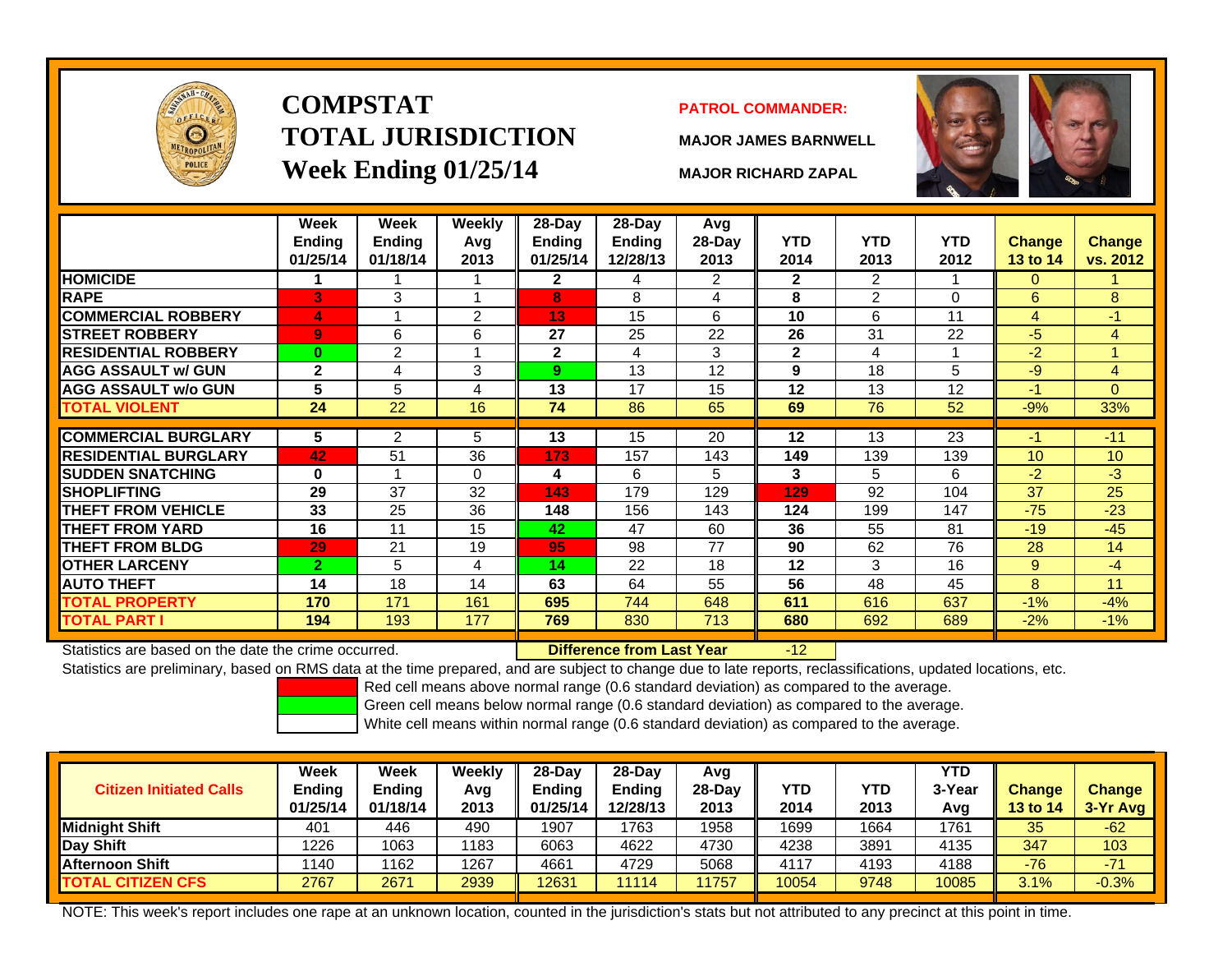

## **COMPSTATWEST CHATHAM PRECINCTWeek Ending 01/25/14**

### **PRECINCT COMMANDER:**

**CAPT. PHILIP REILLEY**



|                             | Week<br><b>Ending</b><br>01/25/14 | Week<br><b>Ending</b><br>01/18/14 | <b>Weekly</b><br>Avq<br>2013 | 28-Day<br><b>Ending</b><br>01/25/14 | 28-Day<br>Ending<br>12/28/13 | Avg<br>$28-Day$<br>2013 | <b>YTD</b><br>2014 | <b>YTD</b><br>2013 | <b>YTD</b><br>2012 | <b>Change</b><br><b>13 to 14</b> | <b>Change</b><br>vs. 2012 |
|-----------------------------|-----------------------------------|-----------------------------------|------------------------------|-------------------------------------|------------------------------|-------------------------|--------------------|--------------------|--------------------|----------------------------------|---------------------------|
| <b>HOMICIDE</b>             | 0                                 | 0                                 | 0                            | 0                                   |                              | $\Omega$                | 0                  | $\Omega$           | 0                  | $\Omega$                         | $\Omega$                  |
| <b>RAPE</b>                 |                                   | 0                                 | $\Omega$                     | $\mathbf{2}$                        | 3                            |                         | $\mathbf{2}$       | $\Omega$           | 0                  | 2                                | $\overline{2}$            |
| <b>COMMERCIAL ROBBERY</b>   |                                   | 0                                 | $\Omega$                     | $\mathbf{2}$                        | 3                            |                         | $\overline{2}$     | 1                  |                    |                                  | $\overline{A}$            |
| <b>STREET ROBBERY</b>       | 1                                 | 0                                 | 0                            |                                     | 0                            | 2                       |                    | 8                  | 4                  | -7                               | $-3$                      |
| <b>RESIDENTIAL ROBBERY</b>  | $\bf{0}$                          |                                   | $\Omega$                     |                                     | $\Omega$                     |                         |                    |                    | 0                  | $\Omega$                         |                           |
| <b>AGG ASSAULT w/ GUN</b>   | 0                                 | 0                                 | $\Omega$                     | $\bf{0}$                            | 0                            |                         | 0                  | 1                  | 0                  | $-1$                             | $\Omega$                  |
| <b>AGG ASSAULT w/o GUN</b>  | 1                                 | 0                                 |                              |                                     | 3                            | 3                       |                    | 0                  | $\overline{2}$     |                                  | $-1$                      |
| <b>TOTAL VIOLENT</b>        | 4                                 |                                   | $\overline{2}$               | $\overline{7}$                      | 10                           | 8                       | 7                  | 11                 | 7                  | $-36%$                           | $0\%$                     |
|                             |                                   |                                   |                              |                                     |                              |                         |                    |                    |                    |                                  |                           |
| <b>COMMERCIAL BURGLARY</b>  | $\mathbf 0$                       | 0                                 |                              | 0                                   | $\overline{2}$               | $\overline{2}$          | 0                  | 3                  |                    | $-3$                             | $-1$                      |
| <b>RESIDENTIAL BURGLARY</b> | 6                                 | 8                                 | 6                            | 29                                  | 31                           | 25                      | 24                 | 26                 | 26                 | -2                               | $-2$                      |
| <b>ISUDDEN SNATCHING</b>    | 0                                 | 0                                 | $\Omega$                     | $\bf{0}$                            | 1                            | $\Omega$                | 0                  | $\Omega$           | 0                  | $\Omega$                         | $\overline{0}$            |
| <b>SHOPLIFTING</b>          | 3                                 | 10                                | 3                            | 18                                  | 21                           | 12                      | 18                 | 14                 | 14                 | 4                                | 4                         |
| <b>THEFT FROM VEHICLE</b>   | 6                                 | 5                                 | 5                            | 27                                  | 26                           | 21                      | 22                 | 30                 | 24                 | -8                               | $-2$                      |
| <b>THEFT FROM YARD</b>      | 6                                 | $\overline{2}$                    | $\overline{2}$               | 13                                  | 11                           | 8                       | 12                 | 5                  | 8                  | $\overline{ }$                   | 4                         |
| <b>THEFT FROM BLDG</b>      | 4                                 | $\overline{2}$                    | 3                            | 13                                  | 11                           | 11                      | 13                 | $\overline{7}$     | 13                 | 6                                | $\Omega$                  |
| <b>OTHER LARCENY</b>        | 0                                 | 0                                 |                              | 4                                   | 5                            | $\overline{2}$          | 3                  | 0                  | 4                  | 3                                | $-1$                      |
| <b>AUTO THEFT</b>           | 1                                 |                                   | $\overline{2}$               | 8                                   | 10                           | 9                       | 7                  | 9                  | 8                  | $-2$                             | $-1$                      |
| <b>TOTAL PROPERTY</b>       | 26                                | 28                                | 23                           | 112                                 | 118                          | 91                      | 99                 | 94                 | 98                 | 5%                               | 1%                        |
| <b>TOTAL PART I</b>         | 30                                | 29                                | 25                           | 119                                 | 128                          | 99                      | 106                | 105                | 105                | 1%                               | 1%                        |

Statistics are based on the date the crime occurred.

**Difference from Last Year** 

Statistics are preliminary, based on RMS data at the time prepared, and are subject to change due to late reports, reclassifications, updated locations, etc.

Red cell means above normal range (0.6 standard deviation) as compared to the average.

Green cell means below normal range (0.6 standard deviation) as compared to the average.

| <b>Citizen Initiated Calls</b> | Week<br><b>Ending</b><br>01/25/14 | Week<br><b>Ending</b><br>01/18/14 | Weekly<br>Avg<br>2013 | $28-Day$<br><b>Ending</b><br>01/25/14 | 28-Day<br><b>Ending</b><br>12/28/13 | Avg<br>28-Dav<br>2013 | YTD<br>2014 | YTD<br>2013 | YTD<br>3-Year<br>Avg | <b>Change</b><br>13 to 14 | <b>Change</b><br>3-Yr Avg |
|--------------------------------|-----------------------------------|-----------------------------------|-----------------------|---------------------------------------|-------------------------------------|-----------------------|-------------|-------------|----------------------|---------------------------|---------------------------|
| <b>Midnight Shift</b>          | 83                                | 93                                | 97                    | 389                                   | 380                                 | 389                   | 339         | 307         | 327                  | 32                        | 12                        |
| Day Shift                      | 267                               | 217                               | 242                   | 2338                                  | 956                                 | 967                   | 870         | 787         | 835                  | 83                        | 35                        |
| <b>Afternoon Shift</b>         | 234                               | 271                               | 259                   | 963                                   | 771                                 | 1036                  | 869         | 869         | 876                  |                           |                           |
| <b>TOTAL CITIZEN CFS</b>       | 584                               | 584                               | 598                   | 3690                                  | 2107                                | 2392                  | 2078        | 1963        | 2037                 | 5.9%                      | 2.0%                      |
|                                |                                   |                                   |                       |                                       |                                     |                       |             |             |                      |                           |                           |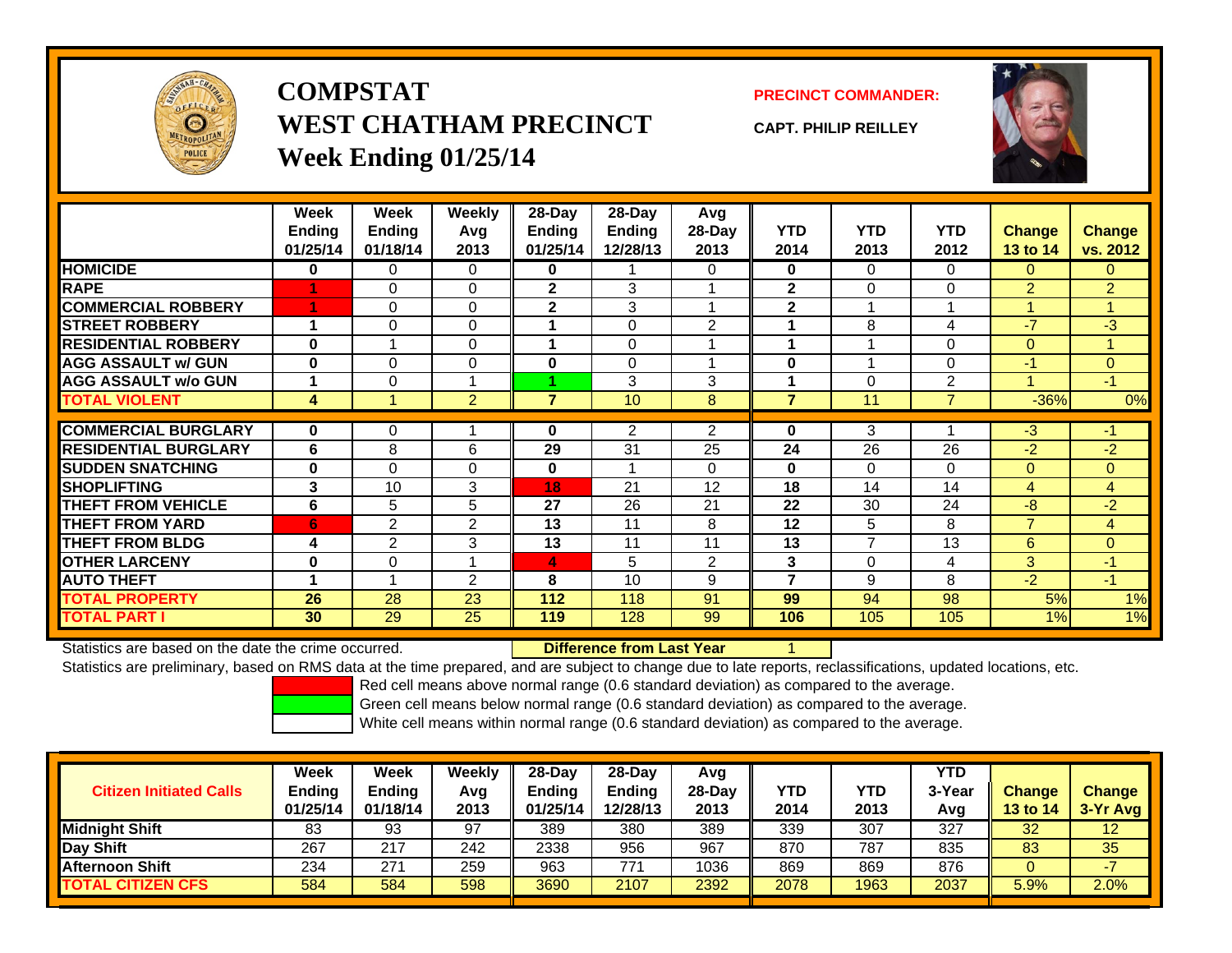

**COMPSTATDOWNTOWN PRECINCTWeek Ending 01/25/14**

#### **PRECINCT COMMANDER:**

**CAPT. Ben Herron**



|                             | Week<br><b>Ending</b><br>01/25/14 | Week<br><b>Ending</b><br>01/18/14 | <b>Weekly</b><br>Avg<br>2013 | 28-Day<br>Ending<br>01/25/14 | $28-Day$<br><b>Ending</b><br>12/28/13 | Avg<br>28-Day<br>2013 | <b>YTD</b><br>2014 | <b>YTD</b><br>2013 | <b>YTD</b><br>2012 | <b>Change</b><br><b>13 to 14</b> | Change<br>vs. 2012 |
|-----------------------------|-----------------------------------|-----------------------------------|------------------------------|------------------------------|---------------------------------------|-----------------------|--------------------|--------------------|--------------------|----------------------------------|--------------------|
| <b>HOMICIDE</b>             | 0                                 | 0                                 | 0                            | 0                            | 0                                     |                       | 0                  | $\Omega$           | 0                  | $\Omega$                         | 0.                 |
| <b>RAPE</b>                 | $\bf{0}$                          | $\mathfrak{p}$                    | $\Omega$                     | $\mathbf{2}$                 | $\overline{2}$                        |                       | $\mathbf{2}$       | $\Omega$           | $\Omega$           | $\overline{2}$                   | $\overline{2}$     |
| <b>COMMERCIAL ROBBERY</b>   | $\bf{0}$                          |                                   | 0                            | $\mathbf{2}$                 |                                       |                       | $\mathbf{2}$       | $\Omega$           |                    | $\overline{2}$                   |                    |
| <b>STREET ROBBERY</b>       | $\mathbf{2}$                      |                                   | $\overline{2}$               | 6                            | 8                                     | 8                     | 6                  | 9                  | $\overline{7}$     | $-3$                             | $-1$               |
| <b>RESIDENTIAL ROBBERY</b>  | $\bf{0}$                          | 0                                 | $\Omega$                     | $\bf{0}$                     | $\Omega$                              |                       | $\bf{0}$           |                    | $\Omega$           | $-1$                             | 0                  |
| <b>AGG ASSAULT w/ GUN</b>   | $\bf{0}$                          | $\overline{2}$                    |                              | $\mathbf 2$                  | 4                                     | 3                     | $\mathbf{2}$       | 3                  | $\Omega$           | $-1$                             | $\overline{2}$     |
| <b>AGG ASSAULT w/o GUN</b>  | $\overline{2}$                    | 3                                 |                              | 5                            | $\overline{2}$                        | 4                     | $5\phantom{.0}$    | 6                  | 6                  | $-1$                             | $-1$               |
| <b>TOTAL VIOLENT</b>        | 4                                 | 9                                 | 4                            | 17                           | 17                                    | 18                    | 17                 | 19                 | 14                 | $-11%$                           | 21%                |
| <b>COMMERCIAL BURGLARY</b>  | $\mathbf{2}$                      |                                   |                              | 3                            | 2                                     | 3                     | 3                  |                    | 6                  | $\overline{2}$                   | $-3$               |
| <b>RESIDENTIAL BURGLARY</b> | 4                                 | $\overline{2}$                    | 3                            | 9                            | 17                                    | 13                    | 8                  | 12                 | 16                 | $-4$                             | $-8$               |
| <b>SUDDEN SNATCHING</b>     | $\bf{0}$                          | 0                                 | $\Omega$                     |                              |                                       | 2                     |                    | 5                  | $\Omega$           | $-4$                             |                    |
| <b>SHOPLIFTING</b>          | 4                                 | 7                                 | 4                            | 18                           | 24                                    | 17                    | 15                 | 9                  | 16                 | 6                                | $-1$               |
| <b>THEFT FROM VEHICLE</b>   |                                   |                                   | 7                            | 13                           | 29                                    | 29                    | 11                 | 23                 | 36                 | $-12$                            | $-25$              |
| <b>THEFT FROM YARD</b>      | 3                                 |                                   | 4                            | 4                            | 12                                    | 18                    | 4                  | 19                 | 11                 | $-15$                            | $-7$               |
| <b>THEFT FROM BLDG</b>      | 11                                | 4                                 | 4                            | 26                           | 21                                    | 15                    | 24                 | 18                 | 24                 | 6                                | $\Omega$           |
| <b>OTHER LARCENY</b>        | $\bf{0}$                          | 0                                 |                              | $\bf{0}$                     | 3                                     | 4                     | $\bf{0}$           |                    | 3                  | $-1$                             | $-3$               |
| <b>AUTO THEFT</b>           | 4                                 | 3                                 | $\overline{2}$               | 9                            | $\overline{7}$                        | 9                     | 8                  | 6                  | 12                 | $\overline{2}$                   | $-4$               |
| <b>TOTAL PROPERTY</b>       | 29                                | 19                                | 27                           | 83                           | 116                                   | 110                   | 74                 | 94                 | 124                | $-21%$                           | $-40%$             |
| <b>TOTAL PART I</b>         | 33                                | 28                                | 31                           | 100                          | 133                                   | 128                   | 91                 | 113                | 138                | $-19%$                           | $-34%$             |

Statistics are based on the date the crime occurred. **Difference from Last Year** 

#### r - 22

Statistics are preliminary, based on RMS data at the time prepared, and are subject to change due to late reports, reclassifications, updated locations, etc.

Red cell means above normal range (0.6 standard deviation) as compared to the average.

Green cell means below normal range (0.6 standard deviation) as compared to the average.

| <b>Citizen Initiated Calls</b> | Week<br><b>Ending</b><br>01/25/14 | Week<br><b>Ending</b><br>01/18/14 | Weekly<br>Avg<br>2013 | $28-Day$<br><b>Ending</b><br>01/25/14 | 28-Day<br><b>Ending</b><br>12/28/13 | Avg<br>28-Dav<br>2013 | YTD<br>2014 | <b>YTD</b><br>2013 | <b>YTD</b><br>3-Year<br>Avg | <b>Change</b><br><b>13 to 14</b> | <b>Change</b><br>$3-Yr$ Avg |
|--------------------------------|-----------------------------------|-----------------------------------|-----------------------|---------------------------------------|-------------------------------------|-----------------------|-------------|--------------------|-----------------------------|----------------------------------|-----------------------------|
| <b>Midnight Shift</b>          | 97                                | 84                                | 107                   | 399                                   | 373                                 | 428                   | 359         | 391                | 389                         | $-32$                            | $-30$                       |
| Day Shift                      | 219                               | 164                               | 208                   | 767                                   | 752                                 | 832                   | 696         | 665                | 710                         | 31                               | -14                         |
| <b>Afternoon Shift</b>         | 194                               | 175                               | 226                   | 746                                   | 771                                 | 905                   | 650         | 736                | 693                         | $-86$                            | $-43$                       |
| <b>TOTAL CITIZEN CFS</b>       | 510                               | 423                               | 541                   | 1912                                  | 1896                                | 2165                  | 1705        | 1792               | 1792                        | $-4.9%$                          | $-4.8%$                     |
|                                |                                   |                                   |                       |                                       |                                     |                       |             |                    |                             |                                  |                             |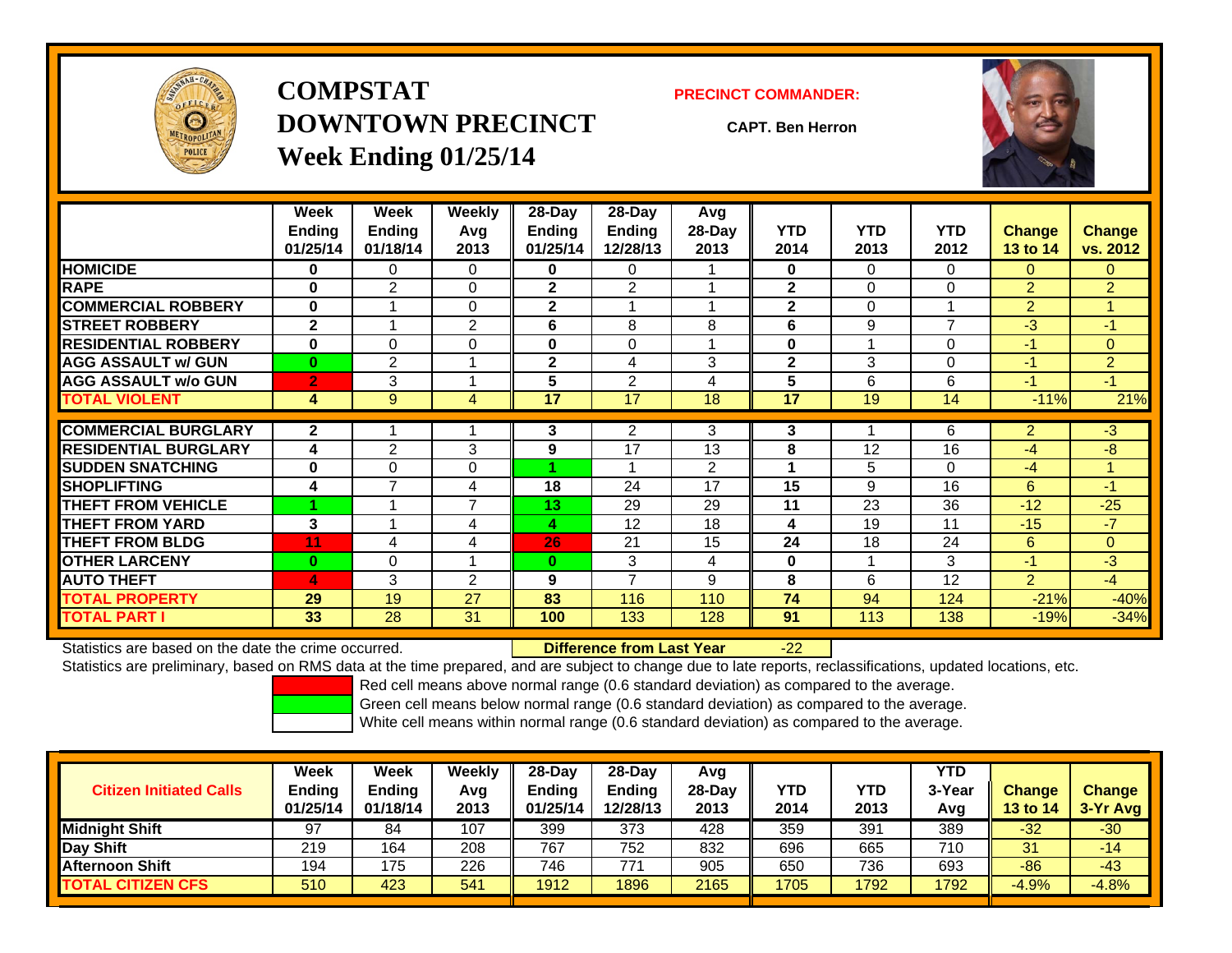

# **COMPSTATCENTRAL PRECINCT CAPT. DEVONN ADAMSWeek Ending 01/25/14**

#### **PRECINCT COMMANDER:**



|                             | Week<br>Ending<br>01/25/14 | Week<br><b>Ending</b><br>01/18/14 | Weekly<br>Avg<br>2013 | 28-Day<br><b>Ending</b><br>01/25/14 | 28-Day<br>Ending<br>12/28/13 | Avg<br>28-Day<br>2013 | <b>YTD</b><br>2014 | <b>YTD</b><br>2013 | <b>YTD</b><br>2012 | <b>Change</b><br>13 to 14 | <b>Change</b><br>vs. 2012 |
|-----------------------------|----------------------------|-----------------------------------|-----------------------|-------------------------------------|------------------------------|-----------------------|--------------------|--------------------|--------------------|---------------------------|---------------------------|
| <b>HOMICIDE</b>             |                            |                                   | 0                     | 2.                                  | 2                            |                       | $\mathbf{2}$       | $\Omega$           |                    | $\overline{2}$            |                           |
| <b>RAPE</b>                 | 4                          | 0                                 | 0                     |                                     | $\Omega$                     | $\Omega$              |                    |                    | $\Omega$           | $\Omega$                  |                           |
| <b>COMMERCIAL ROBBERY</b>   |                            | 0                                 | 0                     | $\mathbf{2}$                        | $\overline{2}$               | $\overline{ }$        | $\mathbf{2}$       | $\overline{2}$     | 3                  | $\mathbf{0}$              | $-1$                      |
| <b>STREET ROBBERY</b>       | 3                          | 3                                 |                       | 11                                  | $\overline{ }$               | 5                     | 10                 | 5                  | $\overline{7}$     | 5                         | 3                         |
| <b>RESIDENTIAL ROBBERY</b>  | $\bf{0}$                   | 0                                 | 0                     | $\bf{0}$                            | 2                            |                       | $\bf{0}$           |                    | 0                  | $-1$                      | $\overline{0}$            |
| <b>AGG ASSAULT w/ GUN</b>   | $\overline{2}$             | 2                                 |                       | 6                                   | 5                            | 4                     | 6                  | 5                  | 4                  | и                         | 2 <sup>1</sup>            |
| <b>AGG ASSAULT w/o GUN</b>  |                            |                                   |                       | 4                                   | 6                            | 4                     | 3                  | 5                  | 4                  | $-2$                      | -1                        |
| <b>TOTAL VIOLENT</b>        | 9                          | $\overline{7}$                    | 4                     | 26                                  | 24                           | 17                    | 24                 | 19                 | 19                 | 26%                       | 26%                       |
|                             |                            |                                   |                       |                                     |                              |                       |                    |                    |                    |                           |                           |
| <b>COMMERCIAL BURGLARY</b>  |                            | 0                                 | $\overline{2}$        | 3.                                  |                              |                       | $\mathbf{2}$       |                    |                    |                           | $-5$                      |
| <b>RESIDENTIAL BURGLARY</b> | 13                         | 18                                | 9                     | 59                                  | 47                           | 37                    | 51                 | 31                 | 27                 | 20                        | 24                        |
| <b>SUDDEN SNATCHING</b>     | $\bf{0}$                   | 0                                 | 0                     |                                     | $\Omega$                     |                       | 0                  | $\Omega$           | 3                  | $\mathbf{0}$              | $-3$                      |
| <b>SHOPLIFTING</b>          | $\mathbf{0}$               | $\overline{2}$                    | 2                     | 5                                   | 11                           | 8                     | 4                  | $\overline{ }$     | 3                  | $-3$                      |                           |
| <b>THEFT FROM VEHICLE</b>   | 7                          | $\overline{7}$                    | 9                     | 30                                  | 37                           | 36                    | 24                 | 41                 | 36                 | $-17$                     | $-12$                     |
| <b>THEFT FROM YARD</b>      | 4                          | 5                                 | 4                     | 14                                  | $\overline{7}$               | 16                    | 12                 | 12                 | 18                 | $\Omega$                  | -6                        |
| <b>THEFT FROM BLDG</b>      | 3                          | 3                                 | 4                     | 11                                  | 26                           | 17                    | 10                 | 14                 | 17                 | $-4$                      | $-7$                      |
| <b>OTHER LARCENY</b>        | $\bf{0}$                   |                                   |                       | 4.                                  | 8                            | 4                     | 4                  | $\Omega$           |                    | и                         | $\overline{0}$            |
| <b>AUTO THEFT</b>           | 5                          | 10                                | 4                     | 27                                  | 20                           | 17                    | 26                 | 12                 | 10                 | 14                        | 16                        |
| <b>TOTAL PROPERTY</b>       | 33                         | 46                                | 35                    | 151                                 | 163                          | 142                   | 130                | 118                | 122                | 10%                       | 7%                        |
| TOTAL PART I                | 42                         | 53                                | 39                    | 177                                 | 187                          | 159                   | 154                | 137                | 141                | 12%                       | 9%                        |

Statistics are based on the date the crime occurred. **Difference from Last Year** 

17

Statistics are preliminary, based on RMS data at the time prepared, and are subject to change due to late reports, reclassifications, updated locations, etc.

Red cell means above normal range (0.6 standard deviation) as compared to the average.

Green cell means below normal range (0.6 standard deviation) as compared to the average.

| <b>Citizen Initiated Calls</b> | <b>Week</b><br><b>Ending</b><br>01/25/14 | Week<br>Ending<br>01/18/14 | Weekly<br>Avg<br>2013 | $28-Dav$<br><b>Ending</b><br>01/25/14 | 28-Day<br><b>Ending</b><br>12/28/13 | Avg<br>$28-Dav$<br>2013 | <b>YTD</b><br>2014 | <b>YTD</b><br>2013 | YTD<br>3-Year<br>Avg | <b>Change</b><br><b>13 to 14</b> | <b>Change</b><br>$3-Yr$ Avg |
|--------------------------------|------------------------------------------|----------------------------|-----------------------|---------------------------------------|-------------------------------------|-------------------------|--------------------|--------------------|----------------------|----------------------------------|-----------------------------|
| <b>Midnight Shift</b>          |                                          | 85                         | 105                   | 384                                   | 352                                 | 419                     | 348                | 364                | 392                  | $-16$                            | -44                         |
| Day Shift                      | 270                                      | 221                        | 249                   | 1030                                  | 1050                                | 996                     | 929                | 825                | 820                  | 104                              | 109                         |
| <b>Afternoon Shift</b>         | 224                                      | 239                        | 263                   | 946                                   | 1032                                | 1050                    | 842                | 900                | 893                  | $-58$                            | $-51$                       |
| <b>TOTAL CITIZEN CFS</b>       | 568                                      | 545                        | 616                   | 2360                                  | 2434                                | 2465                    | 2119               | 2089               | 2105                 | .4%                              | 0.7%                        |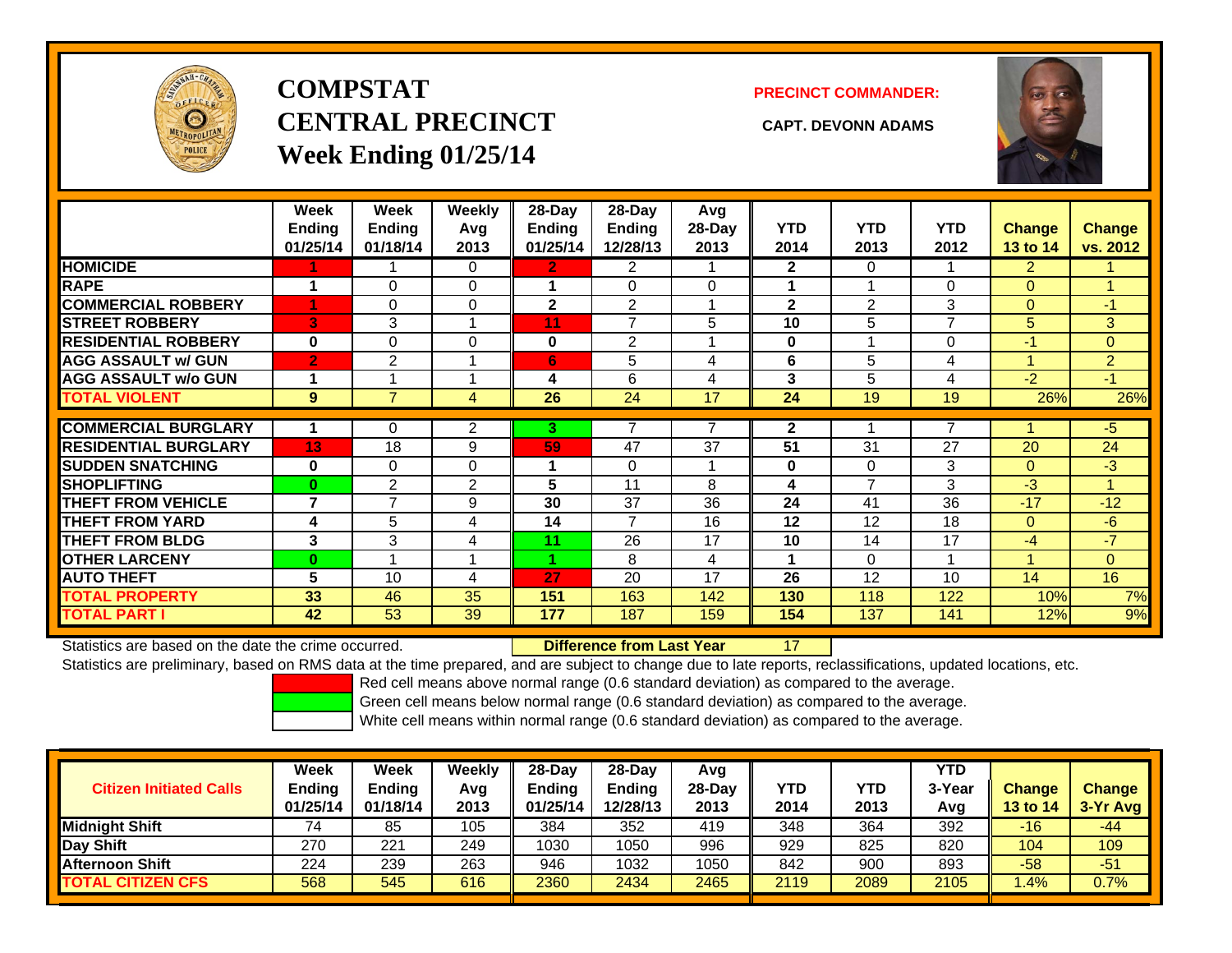

### **COMPSTATSOUTHSIDE PRECINCT** CAPT. TERRY SHOOP **Week Ending 01/25/14**

**PRECINCT COMMANDER:**



|                             | Week<br><b>Ending</b><br>01/25/14 | Week<br><b>Ending</b><br>01/18/14 | Weekly<br>Avg<br>2013 | $28$ -Day<br><b>Ending</b><br>01/25/14 | $28$ -Day<br><b>Ending</b><br>12/28/13 | Avg<br>28-Day<br>2013 | <b>YTD</b><br>2014 | <b>YTD</b><br>2013 | <b>YTD</b><br>2012 | <b>Change</b><br>13 to 14 | <b>Change</b><br>vs. 2012 |
|-----------------------------|-----------------------------------|-----------------------------------|-----------------------|----------------------------------------|----------------------------------------|-----------------------|--------------------|--------------------|--------------------|---------------------------|---------------------------|
| <b>HOMICIDE</b>             | 0                                 | 0                                 | 0                     | 0                                      | 0                                      | $\Omega$              | 0                  | $\overline{2}$     | 0                  | $-2$                      | $\Omega$                  |
| <b>RAPE</b>                 | $\bf{0}$                          | 0                                 | 0                     | 4                                      | 3                                      |                       |                    | 0                  | 0                  | 4                         | 4                         |
| <b>COMMERCIAL ROBBERY</b>   | $\overline{2}$                    | 0                                 | 0                     | 5                                      | 4                                      | 2                     | 4                  |                    | 3                  | 3                         | 4                         |
| <b>STREET ROBBERY</b>       | 1                                 | 0                                 |                       | 5                                      | 3                                      | 3                     | 5                  |                    |                    | 4                         | $\overline{4}$            |
| <b>RESIDENTIAL ROBBERY</b>  | 0                                 |                                   | 0                     |                                        | $\overline{2}$                         |                       |                    | $\Omega$           |                    |                           | 0                         |
| <b>AGG ASSAULT w/ GUN</b>   | $\bf{0}$                          | 0                                 | 0                     | $\bf{0}$                               | 2                                      |                       | $\bf{0}$           | 2                  | 0                  | $-2$                      | $\overline{0}$            |
| <b>AGG ASSAULT w/o GUN</b>  | $\bf{0}$                          | 0                                 | 0                     | $\mathbf{0}$                           | $\overline{2}$                         | $\overline{2}$        | $\bf{0}$           | $\overline{2}$     | 0                  | $-2$                      | $\Omega$                  |
| <b>TOTAL VIOLENT</b>        | 3                                 |                                   | $\overline{2}$        | 12                                     | 16                                     | 10                    | 11                 | 8                  | 5                  | 38%                       | 120%                      |
|                             |                                   |                                   |                       |                                        |                                        |                       |                    |                    |                    |                           |                           |
| <b>COMMERCIAL BURGLARY</b>  | 2                                 | 0                                 |                       | 3                                      | 2                                      | 4                     | 3                  | 3                  | 5                  | $\Omega$                  | $-2$                      |
| <b>RESIDENTIAL BURGLARY</b> | 6                                 | 5                                 | 8                     | 33                                     | 37                                     | 31                    | 25                 | 33                 | 40                 | $-8$                      | $-15$                     |
| <b>SUDDEN SNATCHING</b>     | 0                                 | 0                                 | $\Omega$              | $\bf{0}$                               | $\overline{2}$                         |                       | $\bf{0}$           | $\Omega$           | $\overline{2}$     | $\Omega$                  | $-2$                      |
| <b>SHOPLIFTING</b>          | 13                                | 9                                 | 15                    | 59                                     | 73                                     | 58                    | 53                 | 37                 | 48                 | 16                        | 5                         |
| <b>THEFT FROM VEHICLE</b>   | 8                                 | 8                                 | $\overline{7}$        | 45                                     | 41                                     | 28                    | 37                 | 61                 | 23                 | $-24$                     | 14                        |
| <b>THEFT FROM YARD</b>      | $\mathbf{2}$                      | $\overline{2}$                    | 2                     | 8                                      | 10                                     | 8                     | 6                  | 9                  | 28                 | $-3$                      | $-22$                     |
| <b>THEFT FROM BLDG</b>      | 6                                 | 6                                 | 5                     | 19                                     | 16                                     | 19                    | 18                 | 11                 | 11                 | $\overline{7}$            | $\overline{7}$            |
| <b>OTHER LARCENY</b>        | $\overline{2}$                    | 2                                 |                       | 4                                      | $\overline{2}$                         | 4                     | 4                  |                    | 3                  | 3                         |                           |
| <b>AUTO THEFT</b>           | 3                                 | $\overline{2}$                    | $\overline{2}$        | 11                                     | 11                                     | 9                     | 8                  | 13                 | 11                 | $-5$                      | $-3$                      |
| <b>TOTAL PROPERTY</b>       | 42                                | 34                                | 40                    | 182                                    | 194                                    | 163                   | 154                | 168                | 171                | $-8%$                     | $-10%$                    |
| <b>TOTAL PART I</b>         | 45                                | 35                                | 43                    | 194                                    | 210                                    | 173                   | 165                | 176                | 176                | $-6%$                     | $-6%$                     |

Statistics are based on the date the crime occurred. **Difference from Last Year** 

-11

Statistics are preliminary, based on RMS data at the time prepared, and are subject to change due to late reports, reclassifications, updated locations, etc.

Red cell means above normal range (0.6 standard deviation) as compared to the average.

Green cell means below normal range (0.6 standard deviation) as compared to the average.

| <b>Citizen Initiated Calls</b> | Week<br>Ending<br>01/25/14 | <b>Week</b><br><b>Endina</b><br>01/18/14 | Weekly<br>Avg<br>2013 | $28-Day$<br><b>Ending</b><br>01/25/14 | $28$ -Day<br><b>Ending</b><br>12/28/13 | Avg<br>$28-Dav$<br>2013 | YTD<br>2014 | YTD<br>2013 | <b>YTD</b><br>3-Year<br>Avg | <b>Change</b><br>13 to 14 | <b>Change</b><br>3-Yr Avg |
|--------------------------------|----------------------------|------------------------------------------|-----------------------|---------------------------------------|----------------------------------------|-------------------------|-------------|-------------|-----------------------------|---------------------------|---------------------------|
| <b>Midnight Shift</b>          | 73                         | 92                                       | 86                    | 371                                   | 329                                    | 343                     | 330         | 289         | 318                         | 41                        | 12                        |
| Day Shift                      | 203                        | 212                                      | 238                   | 908                                   | 932                                    | 950                     | 820         | 771         | 820                         | 49                        |                           |
| <b>Afternoon Shift</b>         | 219                        | 221                                      | 244                   | 934                                   | 1049                                   | 976                     | 820         | 800         | 814                         | 20                        | 6                         |
| <b>TOTAL CITIZEN CFS</b>       | 495                        | 525                                      | 567                   | 2213                                  | 2310                                   | 2269                    | 1970        | 1860        | 1951                        | 5.9%                      | .0%                       |